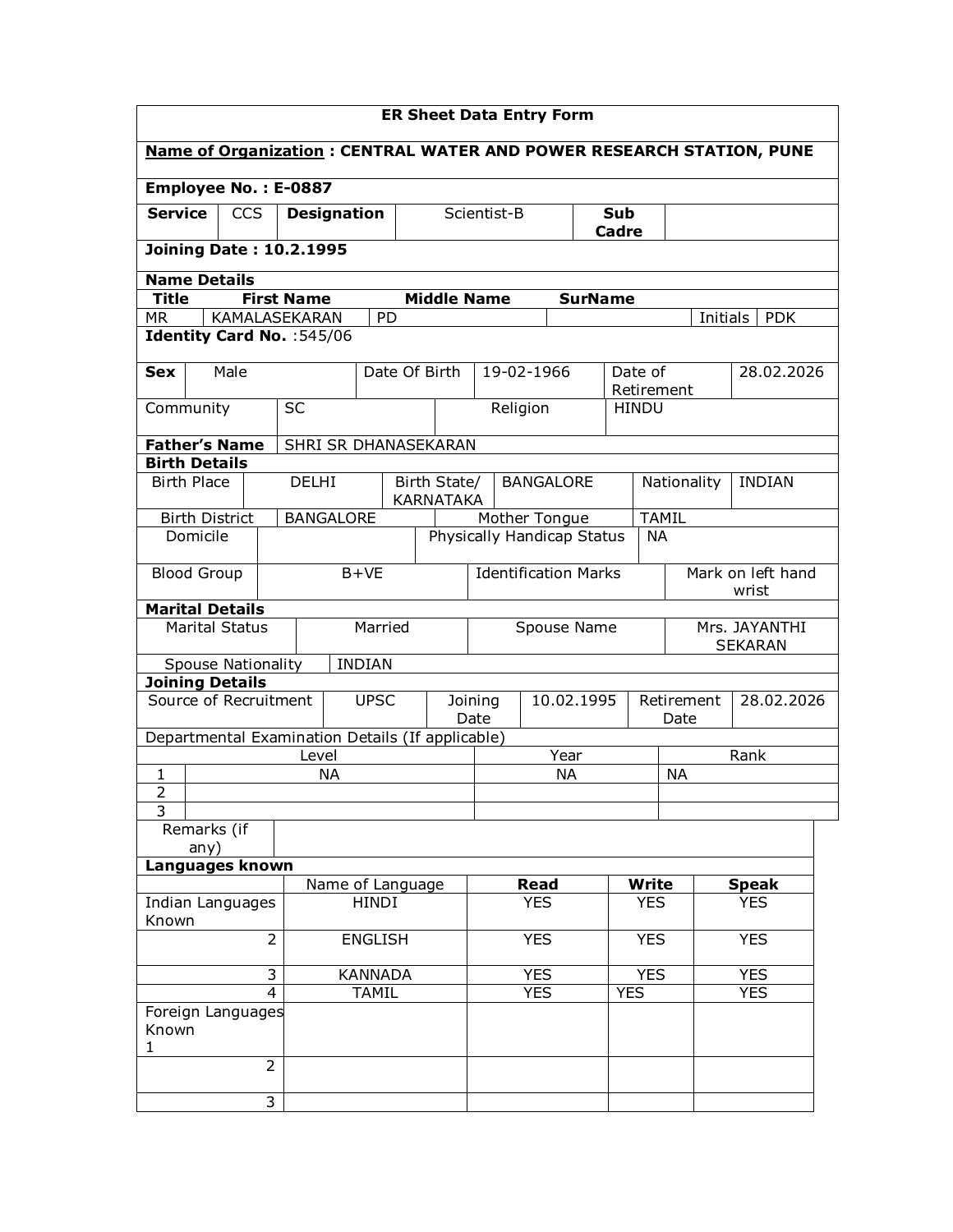## Details of deputation (if applicable)

| Name of the Office | Post held at that     | Name of post                | Period of deputation |      |  |  |
|--------------------|-----------------------|-----------------------------|----------------------|------|--|--|
|                    | time in parent office | (selected for<br>deputation |                      |      |  |  |
|                    |                       |                             | Since                | From |  |  |
|                    |                       |                             |                      |      |  |  |
| NIL                | NIL                   | NIL                         | NIL                  | NIL  |  |  |

Details of Foreign Visit

| SI.<br>No. | Place of Visit | Date of<br>visit | Post held at<br>that time | Whether it I<br>is a<br>personal or<br>official visit | Details of visit |
|------------|----------------|------------------|---------------------------|-------------------------------------------------------|------------------|
|            | NIL            | NIL              | NIL                       | NIL                                                   | NIL              |

Transfer/Posting Detail (if applicable)

| Place                                                                                                                     |                        |            | Period of posting                           |                   |                  |            |                  |  |                         |  |
|---------------------------------------------------------------------------------------------------------------------------|------------------------|------------|---------------------------------------------|-------------------|------------------|------------|------------------|--|-------------------------|--|
|                                                                                                                           |                        | Since      |                                             |                   |                  |            | From             |  |                         |  |
|                                                                                                                           |                        |            |                                             |                   |                  |            |                  |  |                         |  |
| <b>NIL</b>                                                                                                                |                        | <b>NIL</b> |                                             |                   |                  | <b>NIL</b> |                  |  |                         |  |
|                                                                                                                           |                        |            |                                             |                   |                  |            |                  |  |                         |  |
| Qualification (Use extra photocopy sheets for multi qualifications, experience, training, awards details)                 |                        |            |                                             |                   |                  |            |                  |  |                         |  |
| Qualification                                                                                                             |                        |            | Discipline                                  |                   |                  |            | Specialization 1 |  |                         |  |
| M.Tech                                                                                                                    |                        |            | Networking and Internet                     |                   |                  | <b>NA</b>  |                  |  |                         |  |
|                                                                                                                           |                        | Engg       |                                             |                   |                  |            |                  |  |                         |  |
| Year                                                                                                                      |                        |            | Division                                    |                   | CGPA/ % Marks    |            |                  |  | Specialization 2        |  |
| 2004                                                                                                                      |                        |            | 1 <sup>st</sup>                             |                   |                  |            |                  |  | Networking and Internet |  |
|                                                                                                                           |                        |            |                                             |                   |                  |            |                  |  | Engg                    |  |
| Institution                                                                                                               |                        |            | University                                  |                   |                  | Place      |                  |  | Country                 |  |
| <b>SRI</b>                                                                                                                | <b>VISHWESHWARAIAH</b> |            |                                             |                   |                  |            | BELGAUM,         |  | <b>INDIA</b>            |  |
| <b>JAYACHAMARAJENDRA</b>                                                                                                  |                        |            | <b>TECHNOLOGY</b>                           |                   | <b>KARNATAKA</b> |            |                  |  |                         |  |
| <b>COLLEGE OF ENGG</b>                                                                                                    |                        |            | <b>UNIVERSITY</b>                           |                   |                  |            |                  |  |                         |  |
| MYSORE 570 016                                                                                                            |                        |            |                                             |                   |                  |            |                  |  |                         |  |
| <b>Experience</b>                                                                                                         |                        |            |                                             |                   |                  |            |                  |  |                         |  |
| Type of Posting                                                                                                           |                        |            | Level                                       |                   |                  |            |                  |  |                         |  |
| <b>Head Quarter</b>                                                                                                       |                        |            | Group -A, Gazetted                          |                   |                  |            |                  |  |                         |  |
| Designation                                                                                                               |                        |            | <b>Present Position</b>                     |                   |                  |            |                  |  |                         |  |
| Scientist-B                                                                                                               |                        |            | Scientist-C                                 |                   |                  |            |                  |  |                         |  |
| Ministry                                                                                                                  |                        |            | Department                                  |                   |                  |            |                  |  |                         |  |
| Water Resources, River                                                                                                    |                        |            | Subordinate office under Min of WR, RD & GR |                   |                  |            |                  |  |                         |  |
| Development & Ganga                                                                                                       |                        |            |                                             |                   |                  |            |                  |  |                         |  |
| Rejuvenation                                                                                                              |                        |            |                                             |                   |                  |            |                  |  |                         |  |
| Office                                                                                                                    |                        |            |                                             |                   |                  | Place      |                  |  |                         |  |
| Central Water & Power Research                                                                                            |                        |            | Khadakwasla RS, Pune-411024                 |                   |                  |            |                  |  |                         |  |
| Station                                                                                                                   |                        |            |                                             |                   |                  |            |                  |  |                         |  |
| <b>Experience Subject</b>                                                                                                 |                        |            |                                             | Period of Posting |                  |            |                  |  |                         |  |
| Major                                                                                                                     | Minor                  |            |                                             |                   | From             |            | To               |  |                         |  |
| <b>Till Date</b><br>10.02.1995<br>Instrumentation                                                                         |                        |            |                                             |                   |                  |            |                  |  |                         |  |
| Note:-Refer the Annexure to fill above Major, Minor Subjects and below given training subject<br>(minimum 1 week & above) |                        |            |                                             |                   |                  |            |                  |  |                         |  |